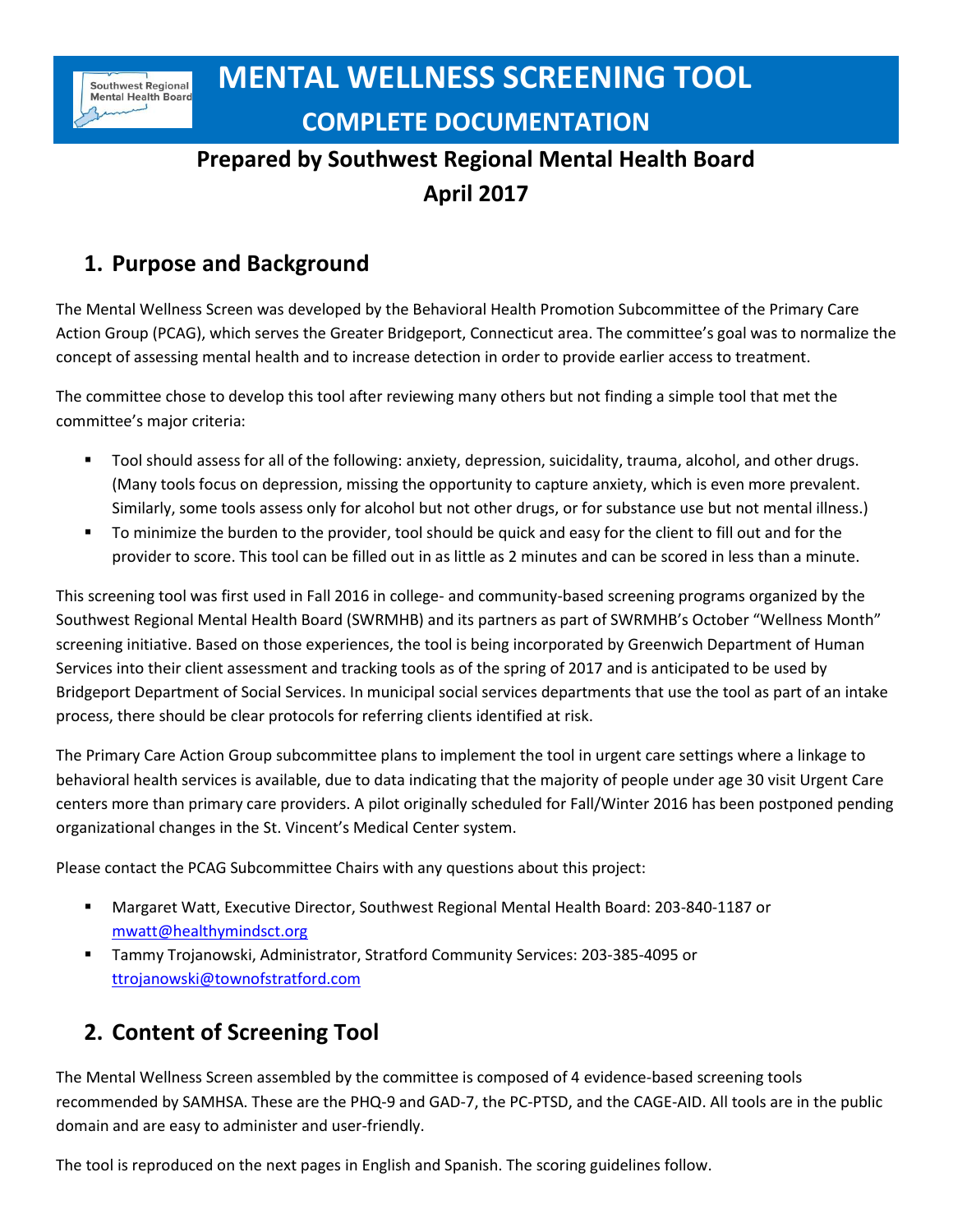

# **Mental Wellness Screen**

Date: \_\_\_\_\_\_\_\_\_\_\_\_\_\_\_\_\_\_\_\_\_\_\_\_\_\_\_\_\_\_\_\_

#### **Over the** *last 2 weeks***, how often have you been bothered by any of the following problems?**

|    |                                                                                                                                                                                               | Not at all      | <b>Several</b><br>days | <b>More</b><br>than half<br>the days | <b>Nearly</b><br>every<br>day |       |
|----|-----------------------------------------------------------------------------------------------------------------------------------------------------------------------------------------------|-----------------|------------------------|--------------------------------------|-------------------------------|-------|
| 1. | Little interest or pleasure in doing things                                                                                                                                                   | 0               |                        | $\overline{2}$                       | 3                             |       |
| 2. | Feeling down, depressed, or hopeless                                                                                                                                                          | $\Omega$        |                        | 2                                    | 3                             |       |
| 3. | $\Box$ Trouble falling or staying asleep, or<br>$\square$ Sleeping too much                                                                                                                   | 0               |                        | 2                                    | 3                             |       |
| 4. | Feeling tired or having little energy                                                                                                                                                         | $\Omega$        |                        | 2                                    | 3                             |       |
| 5. | $\square$ Poor appetite or<br>$\Box$ overeating                                                                                                                                               | $\Omega$        |                        | 2                                    | 3                             |       |
| 6. | Feeling bad about yourself or that you are a failure or<br>have let yourself or your family down                                                                                              | 0               |                        | 2                                    | 3                             |       |
| 7. | Trouble concentrating on things, such as reading the<br>newspaper or watching television                                                                                                      | 0               |                        | 2                                    | 3                             |       |
| 8. | $\Box$ Moving or speaking so slowly that other people<br>could have noticed, or<br>$\Box$ the opposite – being so fidgety or restless that<br>you've been moving around a lot more than usual | $\Omega$        |                        | 2                                    | 3                             |       |
|    | 9. $\Box$ Thoughts that you would be better off dead, or<br>$\Box$ Hurting yourself in some way                                                                                               | $\mathbf 0$     |                        | $\overline{2}$                       | 3                             | Total |
|    | (10)                                                                                                                                                                                          | Add<br>columns: |                        |                                      |                               |       |

| Total |
|-------|
|       |
|       |

*Please also complete the back side*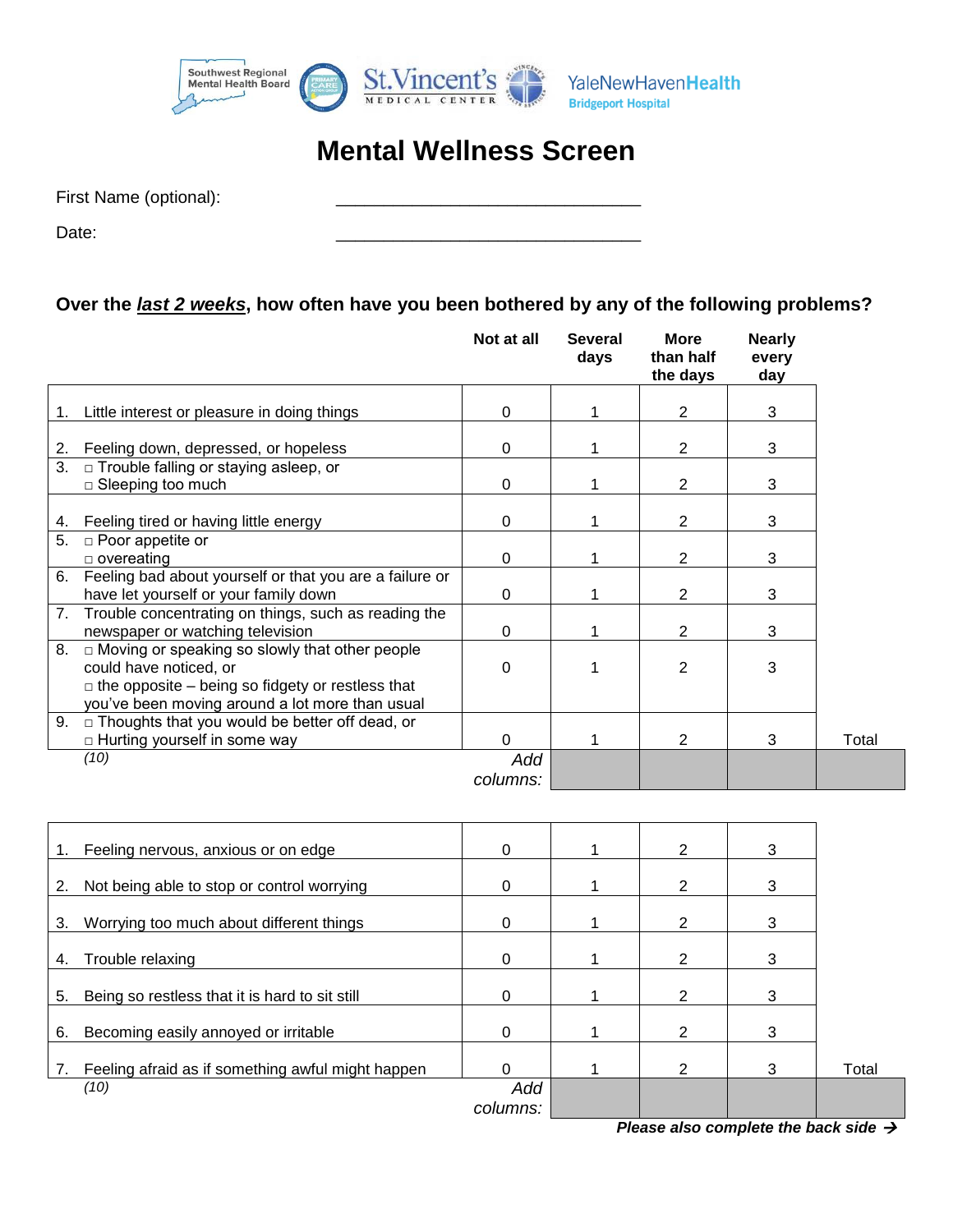#### **In your life, have you ever had any experience that was so frightening, horrible, or upsetting that,** *in the past month***, you:**

|    | Have had nightmares about it or thought about it when you did not want to?                     | No.        | Yes |
|----|------------------------------------------------------------------------------------------------|------------|-----|
| 2. | Tried hard not to think about it or went out of your way to avoid situations that reminded you |            |     |
|    | of it?                                                                                         | No.        | Yes |
|    |                                                                                                |            |     |
| 3. | Were constantly on guard, watchful, or easily startled?                                        | No         | Yes |
|    |                                                                                                |            |     |
| 4. | Felt numb or detached from others, activities, or your surroundings?                           | No.        | Yes |
|    | (3)                                                                                            | # of Yes   |     |
|    |                                                                                                | responses: |     |
|    |                                                                                                |            |     |

**Do you use alcohol or drugs? No** *(stop here)* **Yes** *(continue below)*

#### **When answering about drug use, consider both illegal drugs and prescription drugs used other than as prescribed.**

| 1. | Have you ever felt you should cut down on your drinking or                 | Drinking: | No.                    | Yes |
|----|----------------------------------------------------------------------------|-----------|------------------------|-----|
|    | drug use?                                                                  | Drug use: | No.                    | Yes |
| 2. | Have people annoyed you by criticizing your drinking or drug<br>use?       | Drinking: | No.                    | Yes |
|    |                                                                            | Drug use: | No.                    | Yes |
| 3. | Have you ever felt bad or guilty about your drinking or drug               | Drinking: | No.                    | Yes |
|    | use?                                                                       | Drug use: | No.                    | Yes |
| 4. | Have you ever had a drink or used drugs first thing in the                 | Drinking: | No.                    | Yes |
|    | morning to steady your nerves or to get rid of a hangover<br>(eye opener)? | Drug use: | No.                    | Yes |
|    | (1)                                                                        |           | # of Yes<br>responses: |     |

Thank you for filling out this form. Please return it to a clinician who will discuss your answers with you and give you recommendations.

Developed by Southwest Regional Mental Health Board & the Primary Care Action Group as part of an integrated behavioral health screening initiative. All materials public domain and available at samhsa.gov. Based on PHQ9, GAD7, PC-PTSD and CAGE-AID.

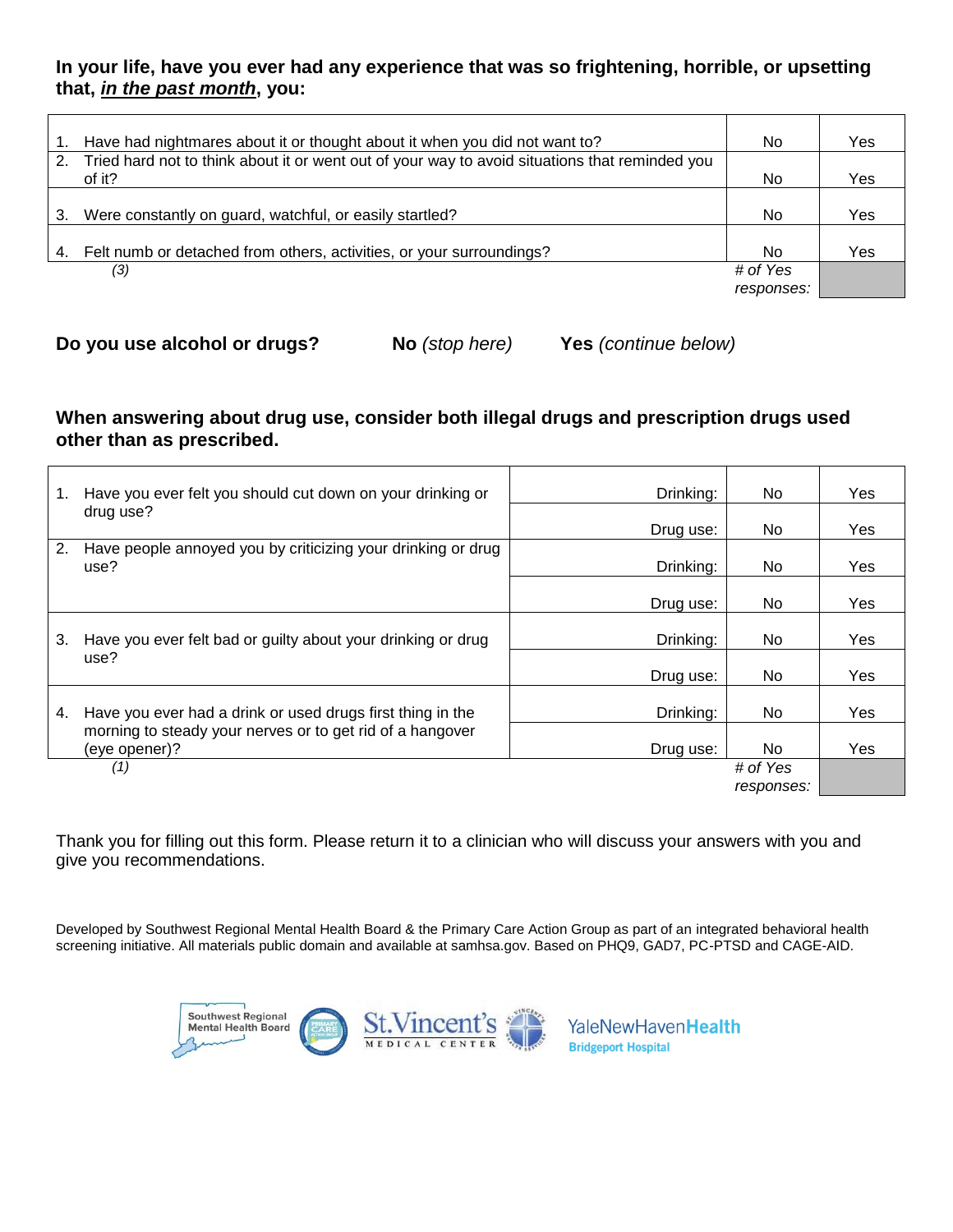

# **Cuestionario sobre el bienestar emocional**

Nombre (opcional): \_\_\_\_\_\_\_\_\_\_\_\_\_\_\_\_\_\_\_\_\_\_\_\_\_\_\_ Fecha: \_\_\_\_\_\_\_\_\_\_\_\_\_\_\_\_\_\_\_\_\_\_\_\_\_\_\_\_\_\_\_\_

#### **Durante las** *últimas 2 semanas***, ¿qué tan seguido ha tenido molestias debido a los siguientes problemas?**

|                                                                                                                                                                                                 | Ningún<br>día | Varios<br>días | Más de<br>la<br>mitad<br>de días | Casi<br>todos<br>los días |       |
|-------------------------------------------------------------------------------------------------------------------------------------------------------------------------------------------------|---------------|----------------|----------------------------------|---------------------------|-------|
|                                                                                                                                                                                                 |               |                |                                  |                           |       |
| 10. Poco interés o placer en hacer cosas                                                                                                                                                        | 0             |                | 2                                | 3                         |       |
| 11. Se ha sentido decaído(a), deprimido(a) o sin esperanzas                                                                                                                                     | 0             |                | 2                                | 3                         |       |
| 12. □ Ha tenido dificultad para quedarse o permanecer dormido(a), o                                                                                                                             |               |                |                                  |                           |       |
| $\Box$ ha dormido demasiado                                                                                                                                                                     | $\Omega$      |                | $\overline{2}$                   | 3                         |       |
| 13. Se ha sentido cansado(a) o con poca energía                                                                                                                                                 | 0             |                | 2                                | 3                         |       |
| 14. □ Sin apetito, o                                                                                                                                                                            |               |                |                                  |                           |       |
| $\Box$ ha comido en exceso                                                                                                                                                                      | $\Omega$      |                | 2                                | 3                         |       |
| 15. Se ha sentido mal con usted mismo(a) – o que es un fracaso o                                                                                                                                |               |                |                                  |                           |       |
| que ha quedado mal con usted mismo(a) o con su familia                                                                                                                                          | 0             |                | 2                                | 3                         |       |
| 16. Ha tenido dificultad para concentrarse en ciertas actividades,                                                                                                                              |               |                |                                  |                           |       |
| tales como leer el periódico o ver la televisión                                                                                                                                                | $\Omega$      |                | $\overline{2}$                   | 3                         |       |
| 17. □ Se ha movido o hablado tan lento que otras personas podrían<br>haberlo notado? o<br>$\Box$ lo contrario – muy inquieto(a) o agitado(a) que ha estado<br>moviéndose mucho más de lo normal | $\Omega$      |                | 2                                | 3                         |       |
| 18. □ Pensamientos de que estaría mejor muerto(a) o                                                                                                                                             |               |                |                                  |                           |       |
| □ de lastimarse de alguna manera                                                                                                                                                                | $\Omega$      |                | 2                                | 3                         | Total |
| (10)                                                                                                                                                                                            |               |                |                                  |                           |       |
|                                                                                                                                                                                                 | Sumar:        |                |                                  |                           |       |

| Se ha sentido nervioso(a), ansioso(a) o con los nervios de punta<br>8.   | 0      | $\mathcal{P}$ | 3 |       |
|--------------------------------------------------------------------------|--------|---------------|---|-------|
| No ha sido capaz de parar o controlar su preocupación<br>9.              | 0      | 2             | 3 |       |
| 10. Se ha preocupado demasiado por motivos diferentes                    | 0      | 2             | 3 |       |
| 11. Ha tenido dificultad para relajarse                                  | 0      | 2             | 3 |       |
| 12. Se ha sentido tan inquieto(a) que no ha podido quedarse<br>quieto(a) | 0      | 2             | 3 |       |
| 13. Se ha molestado o irritado fácilmente                                | 0      | 2             | 3 |       |
| 14. Ha tenido miedo de que algo terrible fuera a pasar                   | 0      | 2             | 3 | Total |
| (10)                                                                     | Sumar: |               |   |       |

*Continúa al reverso*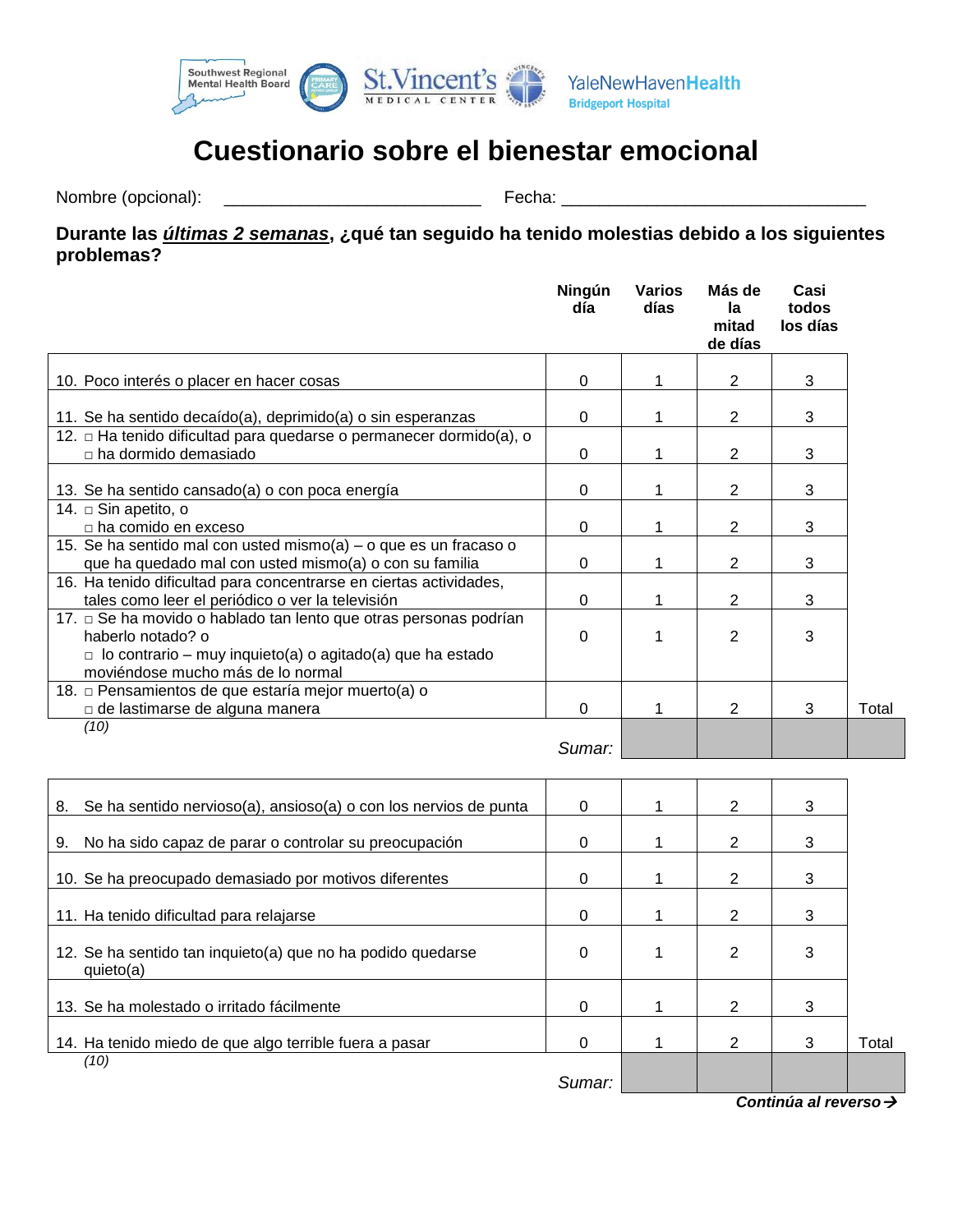#### **En su vida, ha tenido una experiencia que fue tan terrible o que le trastornó tanto que,** *en el mes pasado***, usted:**

| 5.  | ¿Ha tenido pesadillas o ha pensado en lo que le pasó, sin querer hacerlo?                                                      | No.              | Sí |
|-----|--------------------------------------------------------------------------------------------------------------------------------|------------------|----|
| 6.  | ¿Trató de evitar esos pensamientos o evitó situaciones que para usted le podrían recorder<br>la terrible experiencia que tuvo? | No.              | Sí |
|     | ¿Estaba constantemente en guardia, atento, o asustado fácilmente?                                                              | No.              | Sí |
| -8. | ¿Se ha sentido entumecido(a) o separado(a) de otros, de actividades o sus alrededores?                                         | No               | Sí |
|     | (3)                                                                                                                            | Sumar los<br>Sí: |    |

**¿Utiliza Ud. alcohol o drogas? No** *(fin del cuestionario)* **Sí** *(siga abajo)*

#### **Al contestar sobre las drogas, por favor tome en cuenta tanto las drogas ilegales como las drogas recetadas que usted ha usado de manera diferente a la manera prescrita.**

| 5. | ¿Alguna vez ha sentido que debería disminuir o reducir su                                                    | Alcohol:       | No.              | Sí |
|----|--------------------------------------------------------------------------------------------------------------|----------------|------------------|----|
|    | uso de alcohol y/o drogas?                                                                                   | Uso de drogas: | No.              | Sí |
| 6. | ¿Se ha sentido alguna vez molesto(a) por las críticas de la<br>gente acerca de su uso de alcohol y/o drogas? | Alcohol:       | No.              | Sí |
|    |                                                                                                              | Uso de drogas: | No.              | Sí |
|    | ¿Alguna vez se ha sentido culpable debido al uso de alcohol                                                  | Alcohol:       | No.              | Sí |
|    | y/o drogas?                                                                                                  | Uso de drogas: | No.              | Sí |
| 8. | ¿Alguna vez ha necesitado alcohol y/or drogas temprano en                                                    | Alcohol:       | No.              | Sí |
|    | la mañana para estabilizar sus nervios o ayudalo con la<br>resaca?                                           | Uso de drogas: | No.              | Sí |
|    | (1)                                                                                                          |                | Sumar los<br>Sí: |    |

Gracias por contestar a estas preguntas. Favor de devolver el cuestionario para conocer los resultados y hablar de las recomendaciones.

Desarrollado por la Southwest Regional Mental Health Board y el Primary Care Action Group como parte de una iniciativa sobre la integración de evaluaciones de salud mental en los servicios de salud. Los materiales son de dominio público – visite a www.samhsa.gov. Basado en los cuestionarios PHQ9, GAD7, PC-PTSD y CAGE-AID.

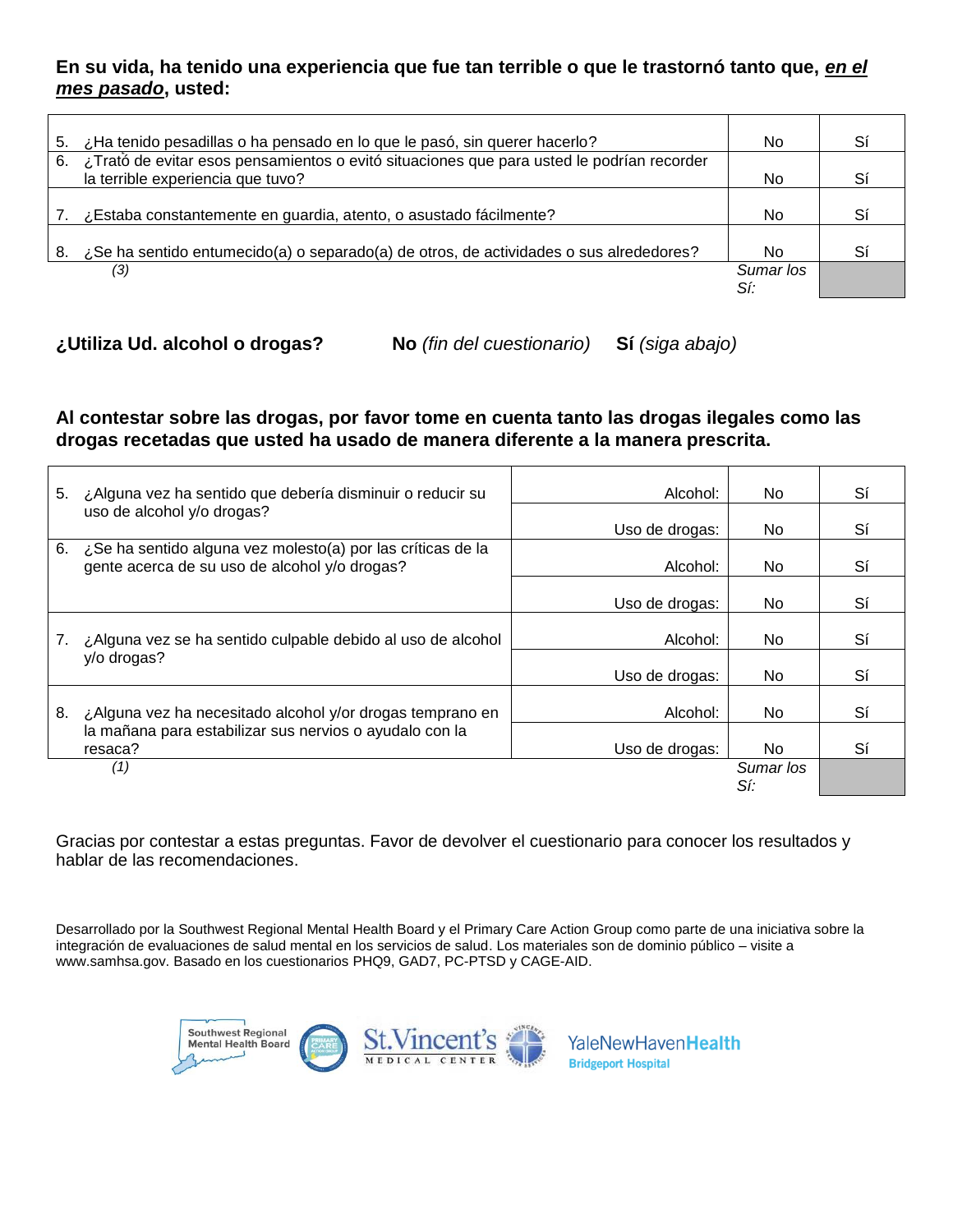# **3. Scoring of Screening Tool**

The purpose of the Mental Wellness Screen is to identify adults (ages 18+) at risk in order to provide referrals. In discussing findings, it should be made clear that **a higher score indicates risk but is** *not* **a diagnosis**. Clients at risk should be referred for further evaluation and treatment.

Below we provide information about the screening, scoring and interpretation process for each tool. **As a helpful reminder for interpreting results, we have included a small number in parentheses under each of the four sections of the tool. This number is the cutoff score meaning the person has scored at moderate risk and should be referred.**

### **Depression screener: PHQ-9**

**The first tool (top of page 1) is the PHQ-9 by Pfizer, which can be used clinically both as a diagnostic tool for depression and as a depression severity tool.** Here it is used non-clinically as a screening tool for adults. Pfizer also has an adapted version for adolescents, the PHQ-A.

- 1. Patient assigns scores of 0, 1, 2, and 3, to the response categories of Not at All, Several Days, More than Half the Days, and Nearly Every Day, respectively.
- 2. Provider adds the column totals in the gray cells, and then adds the grand total in the gray cell in the right margin. Total score ranges from 0 to 27.
- 3. Scores of 5, 10, 15, and 20 represent cut-points for mild, moderate, moderately severe and severe depression, respectively (see table below). Sensitivity to change has been confirmed.
- 4. **Always look at the answer to Q9, which relates to suicide, in addition to the total score.** Any answer other than 0 (Not At All) requires a discussion with patient. You may wish to use the Columbia Suicide Severity Rating Scales (CSSRS) to investigate further.

| <b>PHQ-9 Score</b>      | <b>Depression Severity</b> | <b>Proposed Clinical Treatment</b>                      |
|-------------------------|----------------------------|---------------------------------------------------------|
| $0 - 4$                 | None-minimal               | None                                                    |
| $5 - 9$                 | Mild                       | Watchful waiting; repeat PHQ-9 at follow-up             |
| $10 - 14$ (yellow flag) | Moderate                   | Brief intervention & referral for evaluation. Treatment |
|                         |                            | plan should consider counseling, follow-up and/or       |
|                         |                            | pharmacotherapy                                         |
| $15 - 19$ (red flag)    | <b>Moderately Severe</b>   | Brief intervention & warm handoff for evaluation.       |
|                         |                            | Active treatment with pharmacotherapy and/or            |
|                         |                            | psychotherapy                                           |
| $20 - 27$               | Severe                     | Brief intervention & immediate handoff for              |
|                         |                            | evaluation. Treatment may include immediate             |
|                         |                            | initiation of pharmacotherapy and, if severe            |
|                         |                            | impairment or poor response to therapy, expedited       |
|                         |                            | referral to a mental health specialist for              |
|                         |                            | psychotherapy and/or collaborative management           |

### **Anxiety screener: GAD-7**

**The second tool (bottom of page 1) is the GAD-7 by Pfizer, which screens for Generalized Anxiety Disorder. It is also proven to have good sensitivity and specificity as a screener for panic, social anxiety & post-traumatic stress disorder.**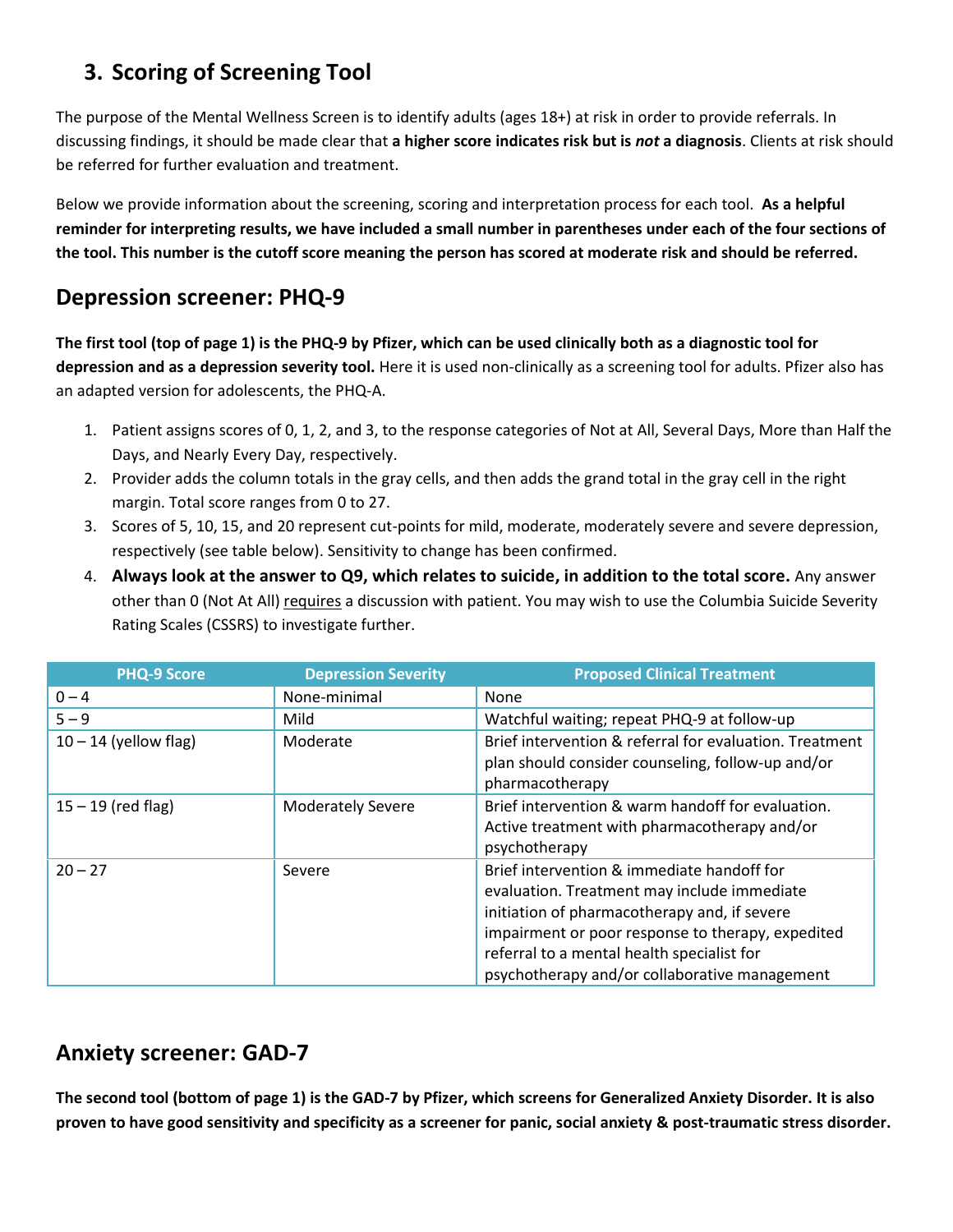- 1. Patient assigns scores of 0, 1, 2, and 3, to the response categories of Not at All, Several Days, More than Half the Days, and Nearly Every Day, respectively.
- 2. Provider adds the column totals in the gray cells, and then adds the grand total in the gray cell in the right margin. Total score ranges from 0 to 21.
- 3. Scores of 5, 10 (yellow flag), and 15 (red flag) represent cut-points for mild, moderate, and severe anxiety, respectively.
- 4. The recommended cut-point to refer for further evaluation is a score of 10 or greater.

### **Trauma screener: PC-PTSD**

#### **The third tool (top of page 2) is the Primary Care-PTSD screen (PC-PTSD) by Prins, Ouimette, & Kimerling.**

The PC-PTSD is a 4-item screen that was designed for use in primary care and other medical settings and is currently used to screen for PTSD in veterans at the VA. The screen includes an introductory sentence to cue respondents to traumatic events.

- 1. Patient assigns scores of No or Yes to each question.
- **2.** Provider adds the number of Yes answers.
- **3.** Results should be considered "positive" if a patient answers "yes" to any 3 items.
- **4.** Those screening positive (3 Yes answers) should be referred for further assessment with a structured interview for PTSD.

### **Substance use screener: CAGE-AID**

**The last tool (bottom of page 2) is the CAGE-AID by Robert Brown, MD.** CAGE-AID is a version of the CAGE alcohol screening questionnaire, adapted to include drug use. The target population is both adults and adolescents and can be administered by patient interview or self-report in a primary care setting.

- 1. Patient assigns scores of No or Yes to each question.
- **2.** Of the 4 items, a "yes" answer to even one item indicates a possible substance use disorder. Refer for further assessment.

### **Further Information about Tools**

For more information about the PHQ9 and GAD7 tools, research evidence, and scoring, of for translated tools, please visi[t www.phqscreeners.com.](http://www.phqscreeners.com/) The PHQ family of measures was developed by Drs. Robert L. Spitzer, Janet B.W. Williams, Kurt Kroenke and colleagues, with an educational grant from Pfizer Inc. All of the measures are in the public domain; no permission is required to reproduce, translate, display or distribute. For more information about the PC-PTSD or CAGE-AID, visit SAMHSA.gov.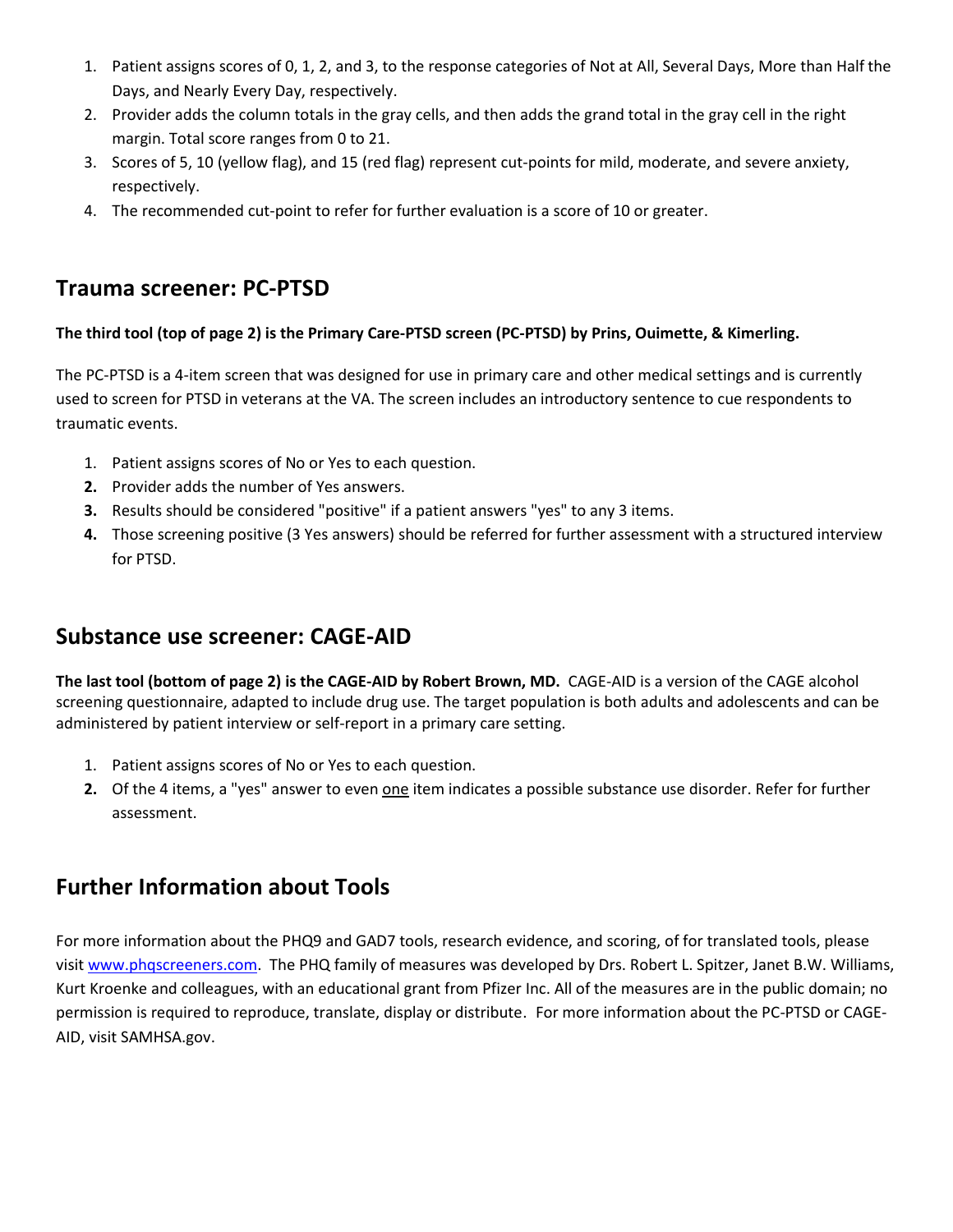## **4. Connecting with the Client**

Because of the simplicity of the tool, many clients add up the totals on the screener before handing it in. When you receive it, you can very quickly determine whether the client is at risk. Be sure to thank the client for filling it out and to review it with them. You can explain to the client what the various sections of the tool screened for and congratulate them on the parts where they did not score at risk. For the areas where they scored at risk, you can ask them if that finding seems right to them. **Provide an opening for them to speak,** using non-judgmental and open-ended questions, and validate their response. For those who are at risk, discuss counseling and/or other options.

| <b>Score</b>                          | <b>Actions to Take</b>                                                                         |
|---------------------------------------|------------------------------------------------------------------------------------------------|
| Low risk (not above<br>cutoff scores) | Thank client.<br>$\bullet$<br>Congratulate client on their mental wellbeing.<br>٠              |
|                                       | Ask if they have any questions or concerns.<br>$\bullet$                                       |
| At risk (at or above                  | Thank client.<br>$\bullet$                                                                     |
| cutoff scores)                        | Tell them their scores indicate some risk & ask them if that seems right.<br>$\bullet$         |
|                                       | Recommend talking with a counselor.<br>$\bullet$                                               |
|                                       | Provide resource guide: circle a couple of numbers including town social services<br>$\bullet$ |
| High risk (suicidal                   | Thank client.<br>$\bullet$                                                                     |
| ideation)                             | Review findings & ask follow-up suicide question.<br>$\bullet$                                 |
|                                       | Follow agency protocol.                                                                        |

A client may not be ready to seek help, but having a conversation will be a positive step forward. (See "Stages of Change" graphic below.) It may help to provide a handout (see sample next page).

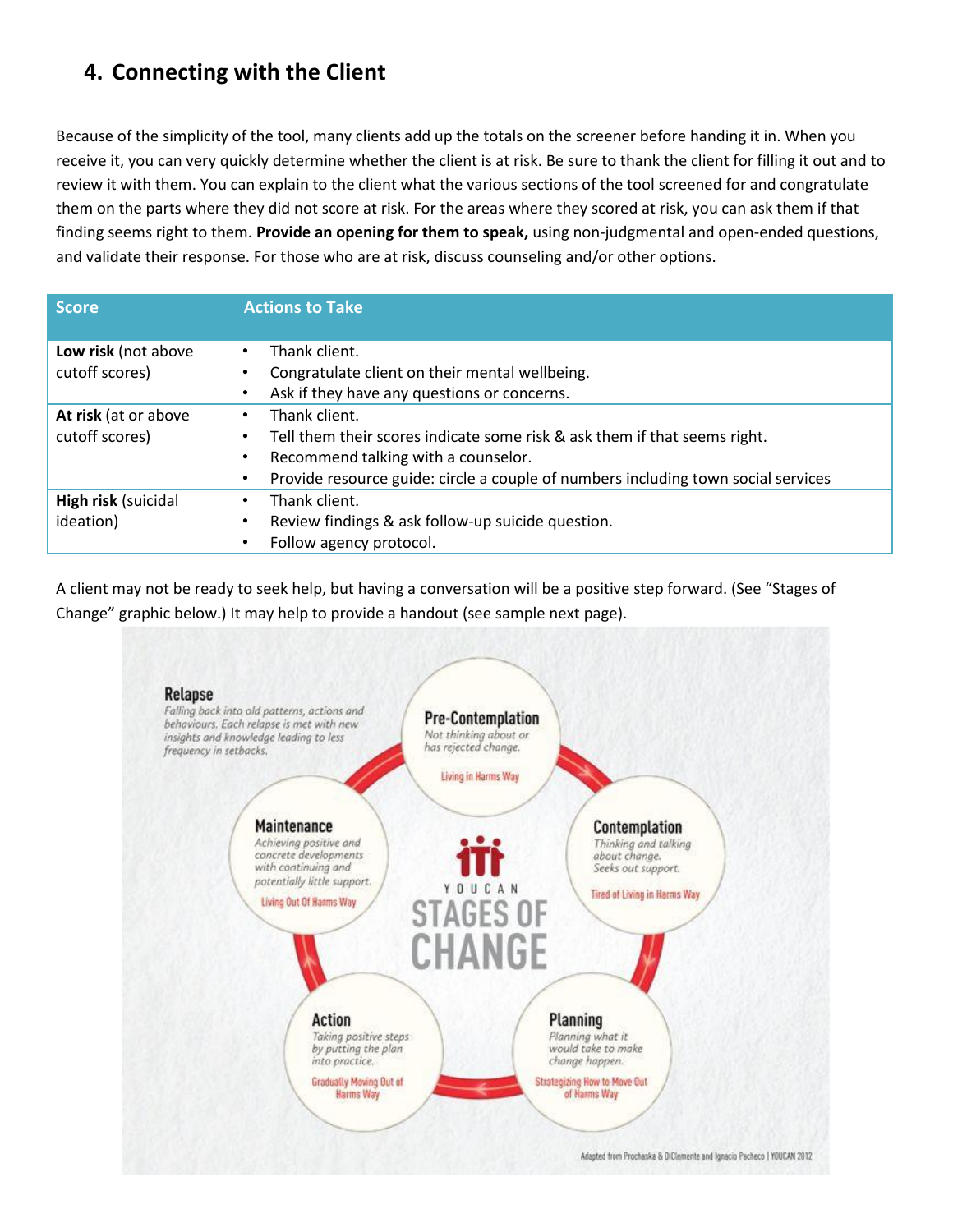Every person is unique. Reactions to stress and circumstances in life can vary from individual to individual and family to family. Safe, stable supports are the best resources individuals and families have in overcoming any type of challenging time.

The following is a list of **possible symptoms** that you may notice in yourself or someone you care for:

- **Sadness**
- **IF Irritable mood; grouchy or crabby**
- Defiant/uncooperative
- **Low energy, low motivation, fatigue**
- Swinging emotions
- **Persistent worry**
- **Anxiety; panic attacks**
- **Highly sensitive**
- **Excessive crying**
- Withdrawal from activities typically enjoyed; isolation
- **Aggression**
- Aggressive or consistent negative play, recreating scary events in play (children)
- Changes in eating and sleeping
- **Poor coping skills, or unhealthy coping skills such as substance use, self-injury, compulsive or** obsessive behaviors and thoughts
- Not being able to concentrate; lack of focus
- Unexplained physical aches and pains (headaches, stomachaches)
- **Nightmares**
- Avoidance of places or people that may remind the person of fearful experiences
- **Startle responses to stimulus, e.g. loud noises, scenes on television shows**
- While we all show some of these signs at times, what is important is **how long** they last and **how intense** these symptoms are. How much are they **interfering** with daily life?
- $\supset$  Should any of these symptoms—or any other behaviors or reactions that are not typical for this person—persist for several weeks, consider a few visits with a counselor.
- **Therapy can help you identify and change your patterns of thinking or behaviors, improve your sleep, and develop coping strategies.** Therapy is covered under public and private insurance plans. If you don't have insurance, you can still get help! For assistance in locating services in CT, call 211. In southwestern CT, you can also call 203-840-1187 or visit [www.HealthyMindsCT.org,](http://www.healthymindsct.org/) the website of the Southwest Regional Mental Health Board.